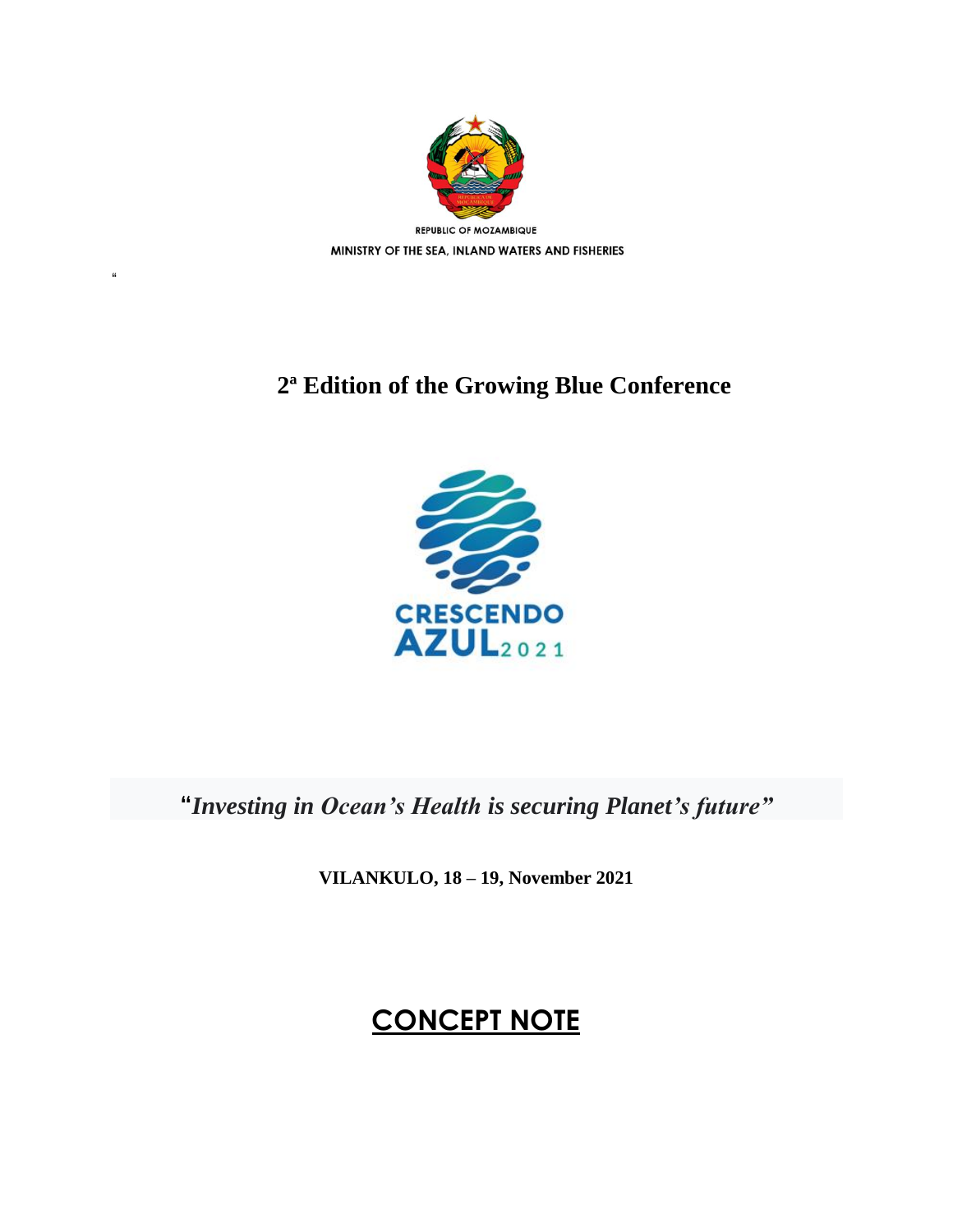#### **I. INTRODUCTION**

- 1. The importance of the Seas and Oceans to humankind as a source of life, oxygen producer, ecosystem support, climate regulator, food producer, source of employment and as a water reserve has been recognized globally. Emphasis is on the United Nations Organization, through Agenda 2030, which defines the Sustainable Development Goals (SDGs), particularly SDG14 on the "conservation and sustainable use of oceans, seas and marine resources for sustainable development."
- 2. In addition, raising the level of understanding of other relevant international legal frameworks, such as the United Nations Convention on the Law of the Sea (UNCLOS), will provide a basis for structured cooperation between nations on the maritime side, leading to the proclamation of the Seas and Oceans as factors of sustained development and security of the countries. On the other hand, it will allow for the promotion of permanent collaboration, based on an inter-sectoral and interagency approach, for effective and integrated management of the coastal and maritime areas in the least developed countries.
- 3. The cross-border nature of the seas and oceans highlights the increasing challenges associated with global threats such as climate change, population growth, and degradation of the marine environment, loss of biodiversity and the high risk of pollution such as the proliferation of plastic waste, combined with issues related to maritime safety. Addressing these challenges requires harmonized and concerted approaches among the various nations that share this resource or are indirectly linked to it.

The Western Indian Ocean region, particularly the Mozambique Channel, is rich in biodiversity and coastal marine ecosystems, ranging from coral reefs stretching from the coast of Kenya to the northern part of Mozambique. Mangrove forests in the Zambezi Delta, coastal dunes rich in mineral resources, marine grasses that harbour a unique population of remnant dolphins in the region and a great diversity of fishing resources - source of income and substance for the population in the coastal areas. In addition, the region is also rich in hydrocarbons, particularly in the Rovuma Basin.

- 4. The intensive use of existing fishery resources and the utilization of the sea transport route in this region, combined with the advent of hydrocarbon exploration, require a well-integrated, harmonized and concerted approach. This is particularly relevant in the Mozambique Channel where illegal fishing persists due to the inability of the countries to control their territorial waters, exacerbated by their limited institutional capacity to shape the development of a sustainable Blue Economy. These facts require strong collaboration and coordination at national, regional and international levels. The geo-strategic location of Mozambique makes it necessary for it to proactively assume responsibility for promoting the development of a sustainable Blue Economy, in the light of the its political and legal instruments, aligned with those of regional, continental and international nature.
- 5. Mozambique intends to join the global call-to-action movement launched by the United Nations and various bodies responsible for the sustainability of the oceans in the framework of the implementation of SDG14, **establishing a permanent dialogue meeting, on biennial basis, designated the "GROWING BLUE" Conference.** Within the thematic areas indicated in this document, the Conference approach will focus on the country and the western region of the Indian Ocean (geographical zone of Mozambique). The aim is for promoting consultation, alignment and knowledge sharing required to effectively fulfilling the commitments made within the framework of the implementation of SDG14.
- 6. The edition of the first conference recognizes that knowledge based on scientific research and technology, is the basic key to the development of the Blue Economy. Considering the national and regional context,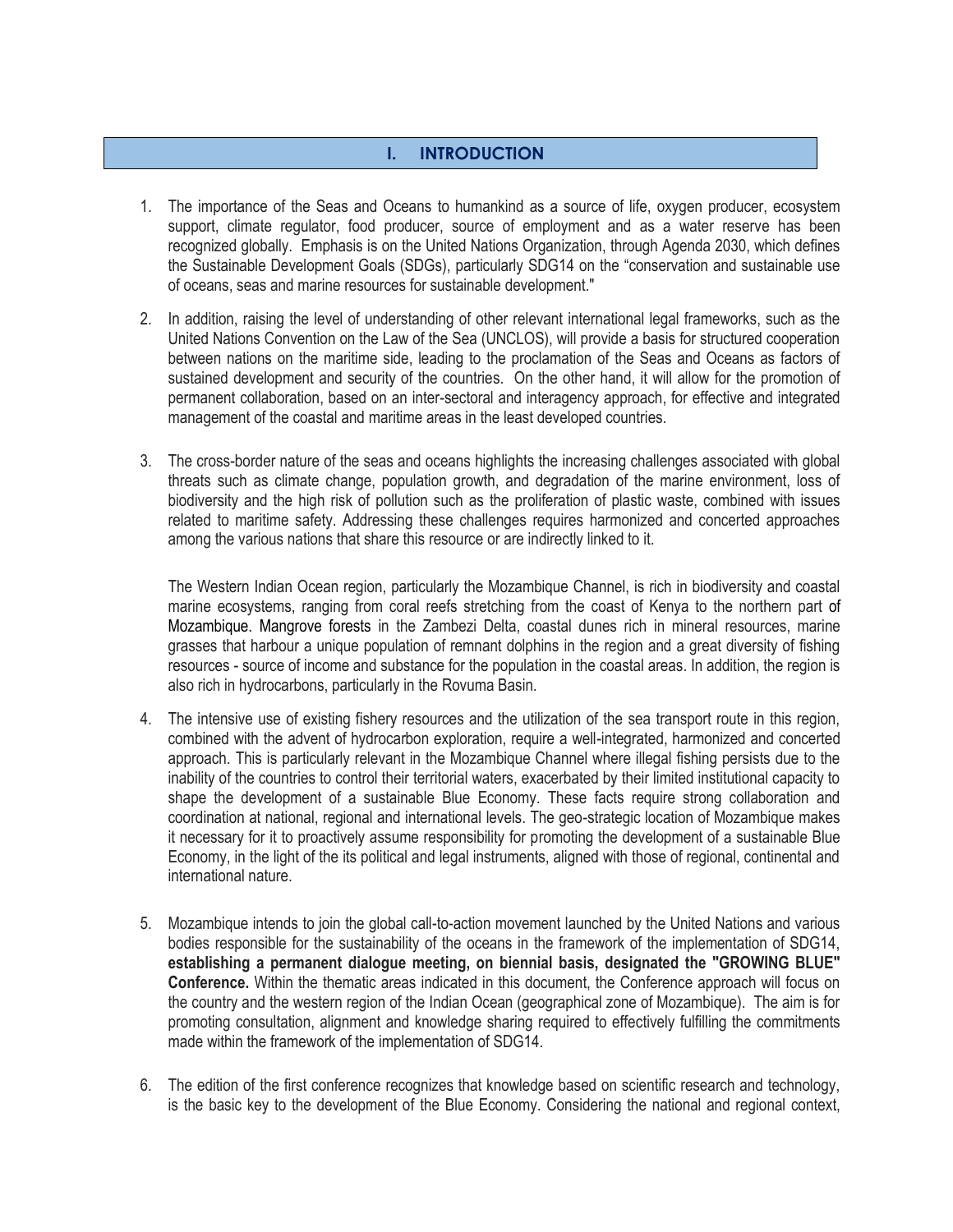characterized by limited scientific knowledge and technological development, there is a need to target investment resources, both in training and in strengthening or building technical and institutional capacity enabling science and technology to feed into the development of a sustainable Blue Economy.

- 7. The Blue Economy is considered the new frontier of the renaissance at a global level. This has led to an increasing number of countries engaging in the formulation of Policies and Strategies that integrate this concept as a basis for socio-economic transformation, through integrated and harmonized initiatives and strategies, as well as joint action among countries to develop the latent potential that the Seas and Oceans can offer humanity.
- 8. Emphasis is placed on **the African Union 2050 African Integrated Maritime Strategy** (AU 2050 objectives) and the **Blue Economy Policy Manual for Africa**, which besides raising the level of understanding of other relevant international frameworks, such as the United Nations Convention on the Law of the Sea (UNCLOS) lay the foundations for structured cooperation on the maritime front. This will allow proclaiming the Oceans as factors of sustained development and maritime security of countries, as well as promoting collaboration based on inter-sectoral and inter-agency approaches to manage coastal and marine areas in Africa.
- 9. Thus, the permanent challenge towards effective sustainable blue development that emerges from the need to translate the global, continental and regional agenda into concrete and transformational directives and actions at individual country level and in the context of blocks of countries constitutes the reasoning behind the organization and materialization of the series of conferences - object of this Concept Note.

#### **II. THEMATIC AREAS**

10. For this Conference focus will be on four thematic areas, namely:

#### **OCEAN GOVERNANCE**

- Marine Spatial Plan (MSP)
- **-** Marine Pollution
- Biodiversity / Conservation
- Climate Change/ Food Security (Fisheries, aquaculture, etc)
- Maritime Security

#### **OCEAN INNOVATION**

- Science
- Technology
- Innovation

#### **OCEAN HIGHWAYS**

- Transport / Shipping
- Ports
- Maritime Commerce
- Tourism
- **OCEAN POWER**
	- Renewable Energy
	- Oil
	- Gas
- 11. For the first Conference to be held on **18 to 19 November 2021**, the following slogan is defined: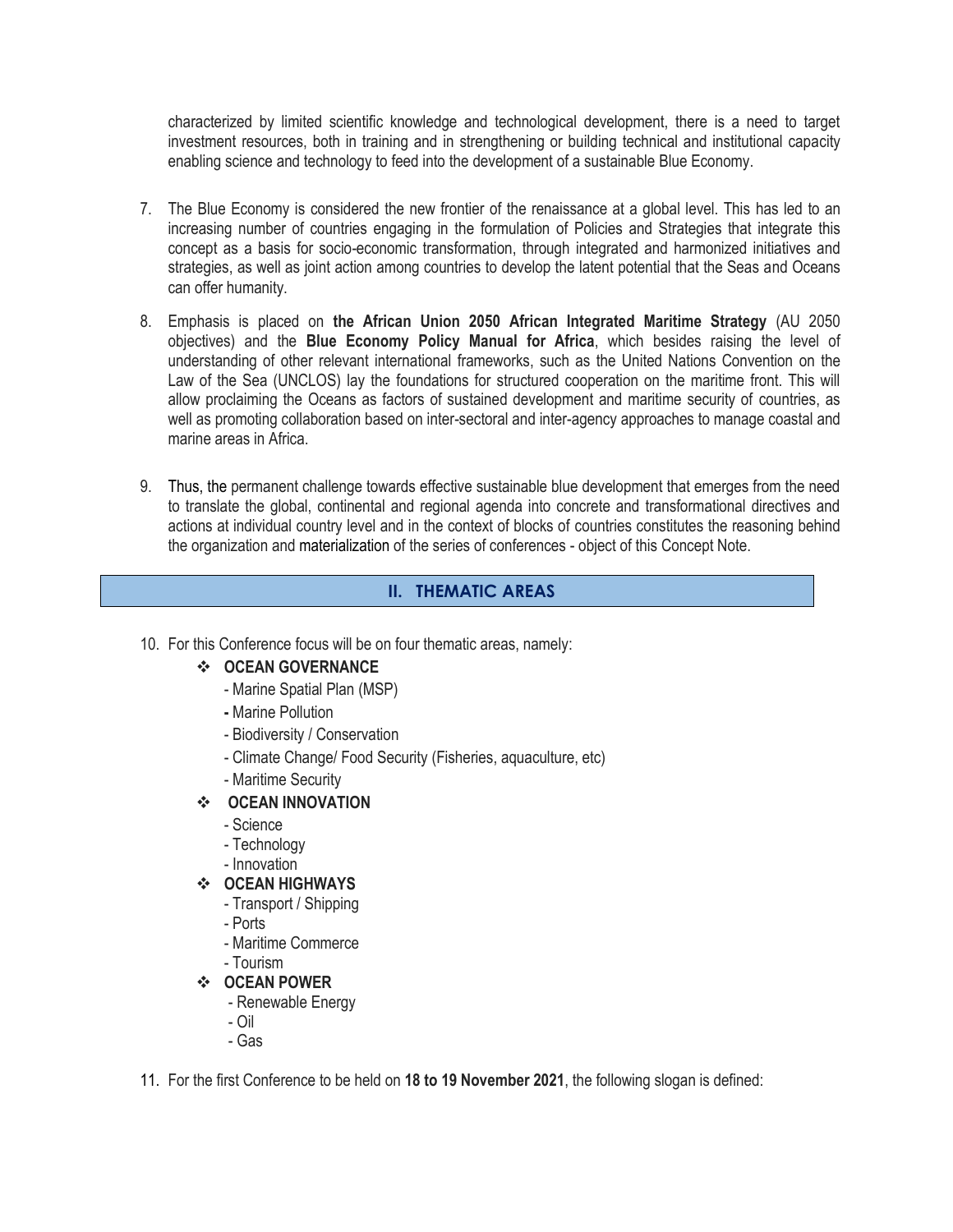### *"Investing in Ocean's Health is securing Planet's future"*

#### **III. OBJECTIVES AND EXPECTED RESULTS**

- 12. The 2ª Edition of the conference **intends** to evaluate progress achieved in promoting and integrating the development of sea economies in the context of a sustainable Blue Economy, based on robust scientific and technological knowledge.
- 13. The general objective defined will be based on **approaches** that allow:
	- A. Continuous reflection on the regional stage of sustainable use of the oceans;

B. Sharing country's main advances in ocean governance, including on the commitments made at the 1ªEdition of Growing Blue Conference;

C. Consolidate the involvement and cooperation between the various stakeholders in the use of the oceans;

D. Dissemination of investment and resource mobilization mechanisms for the development of the Blue Economy in Mozambique;

E. Promote investment possibilities in the areas of the blue economy by leveraging and facilitating publicprivate partnerships.

- 14. The expected **results** are aligned with the objectives identified above with a view to defining subsequent post-conference steps, which are translated into the following:
	- 1) Shared experiences and progress on models and approaches for implementing Blue Economy initiatives to maximize the potential of the Oceans, particularly Maritime Spatial Planning.
	- 2) Commitments made with the various stakeholders and Cooperation Partners, for the development of scientific and technological research capacity that meets national and regional needs for blue growth.
	- 3) Elements identified for the improvement of a common development vision around the shared resource that is the Indian Ocean, and how to make actions converge to fulfill the commitments assumed in the scope of the implementation of the SDG14.
	- 4) Cooperation strengthened in order to anchor the implementation of the Blue Economy in a strong regional and international collaboration through structured approaches, integrated models and operationalization mechanisms (institutional and financial).
	- 5) Mapping the challenges and opportunities for the intervention of different actors in the current context, resulting from the public health situation, that can enrich on going actions of developing a Blue Economy Action Plan for reference by implementers, investors and international cooperation partners.

#### **IV. CONTENT AND EXPECTATIONS OF THE CONFERENCE**

In the 2 Edition of the Conference, progress and ongoing models will be shared from countries with a record of successful implementation of different areas of Blue Economy the work and guidelines of regional umbrella organizations, strategies and programmes of countries in the Western Indian Ocean region and ongoing approaches in other domains, including initiatives such as MSP, strategies for mitigation and adaptation to climate change,